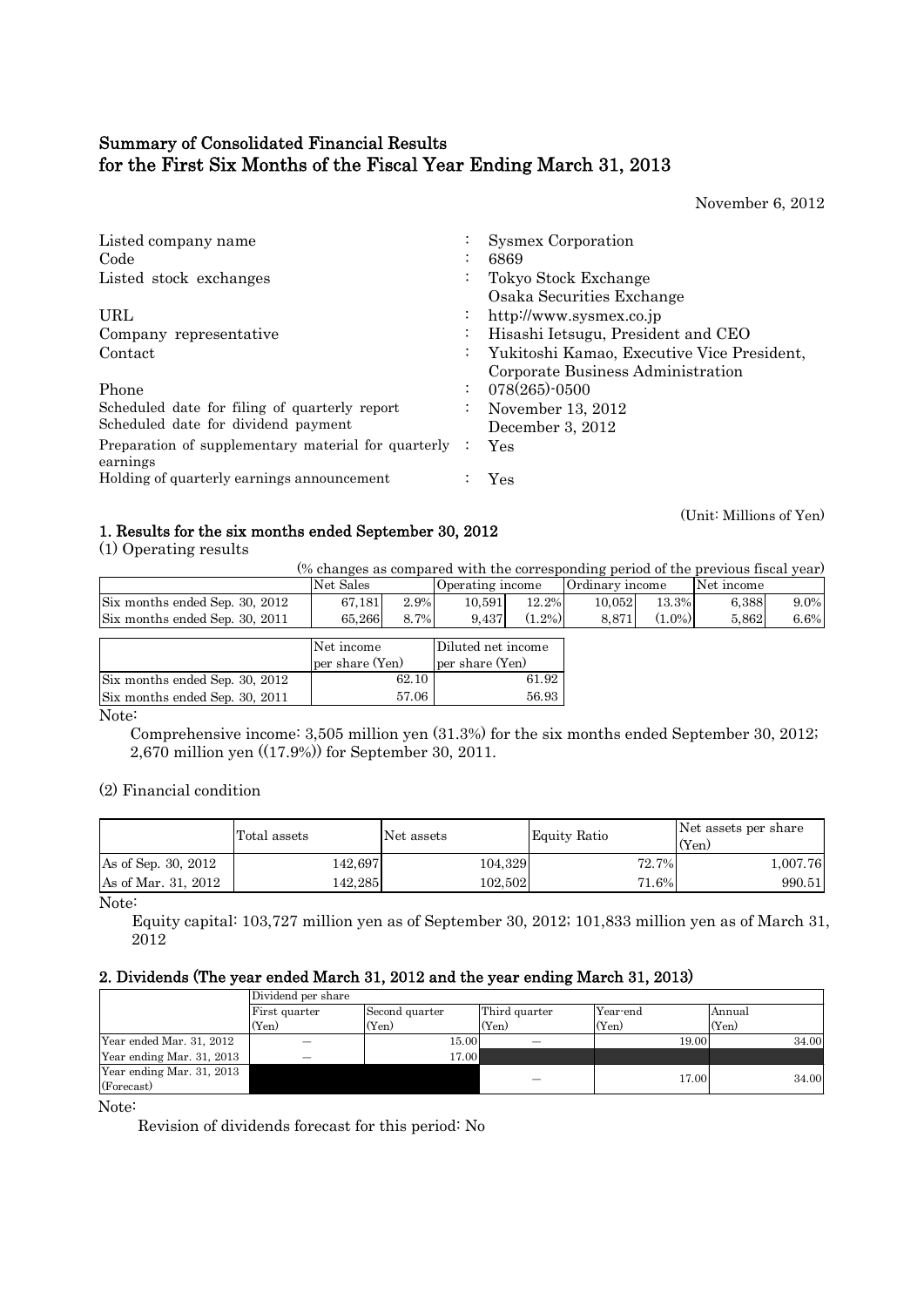## 3. Business forecast for the year ending March 31, 2013

|                           |           |      |        |      |                                             |        |        |         | (% changes as compared with the corresponding period of the previous fiscal year) |
|---------------------------|-----------|------|--------|------|---------------------------------------------|--------|--------|---------|-----------------------------------------------------------------------------------|
|                           | Net Sales |      |        |      | Operating income Ordinary income Net income |        |        |         | Net income per share<br>(Yen)                                                     |
| Year ending Mar. 31, 2013 | 140.000   | 3.9% | 20,000 | 4.1% | 19.500                                      | $.9\%$ | 12.100 | $0.8\%$ | 117.591                                                                           |

Note:

Revision of business forecast for this period: Yes

## 4. Other information

(1) Changes in significant consolidated subsidiaries (which resulted in changes in scope of consolidation): No

(2) Application of special accounting policy for quarterly financial reporting: No

(3) Changes in accounting policies, accounting estimates and restatement of corrections

 1) Changes in accounting policies resulting from the revision of the accounting standards and other regulations: No

- 2) Other changes in accounting policies: No
- 3) Changes in accounting estimates: No
- 4) Restatement of corrections: No

(4) Number of shares outstanding (Ordinary shares)

1) Number of shares outstanding at the end of each fiscal period (including treasury stock): 103,146,816 shares as of Sep. 30, 2012; 103,027,016 shares as of Mar. 31, 2012

2) Number of treasury stock at the end of each fiscal period:

217,880 shares as of Sep. 30, 2012; 217,764 shares as of Mar. 31, 2012

 3) Average number of outstanding stock for each period (cumulative): 102,876,721 shares six months ended Sep. 30, 2012; 102,735,979 shares six months ended Sep. 30, 2011

\*It is under the review procedure based on the Financial Instruments and Exchange Act at the time of disclosure of this report.

\*The above estimates are based on information available to the company on the date of the report's announcement. Due to unforeseen circumstances, however, actual results may differ from such estimates.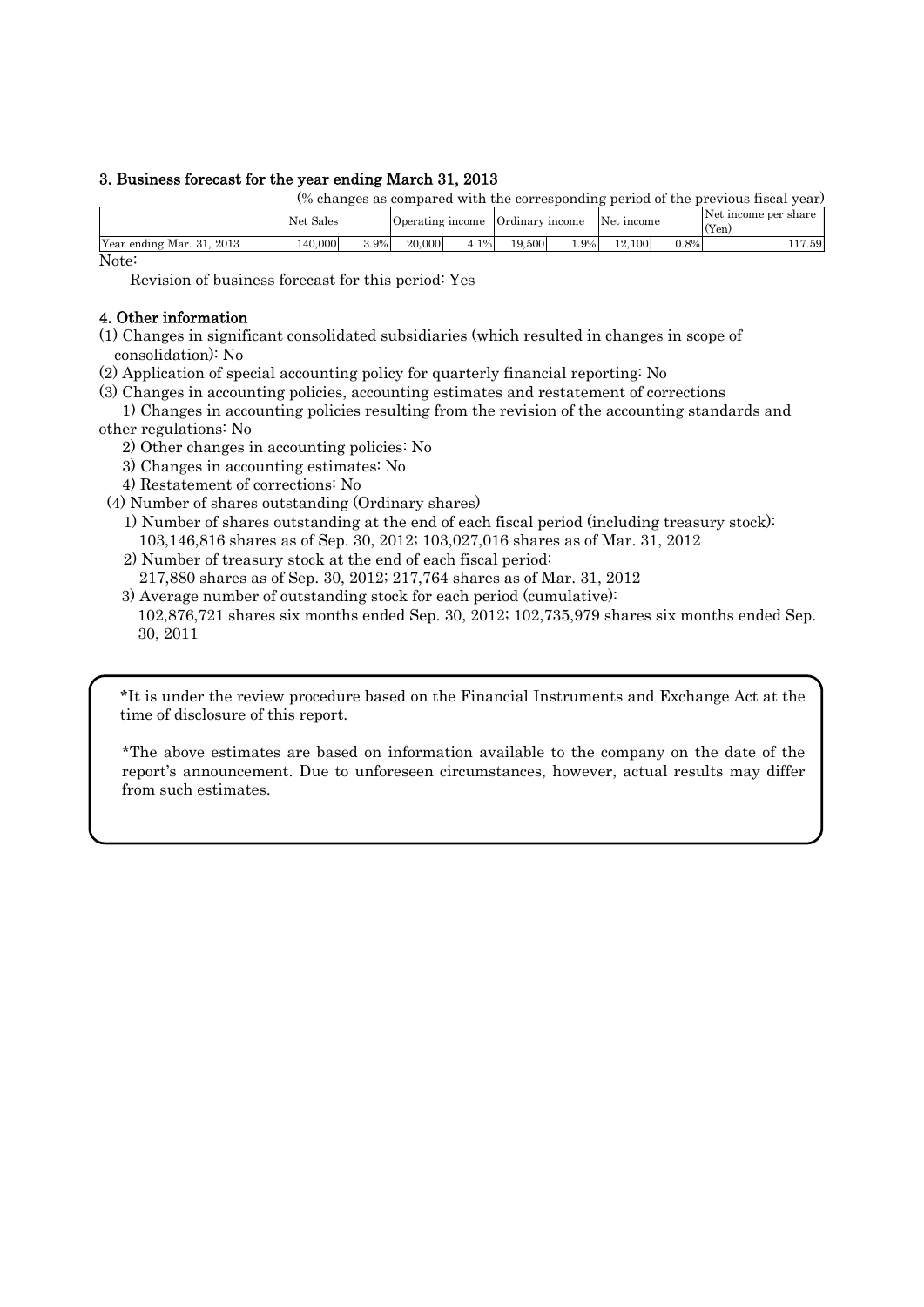- 1. Financial performance
- 1) Performance analysis

During the first six months of the fiscal year ending March 31, 2013, the Japanese economy was characterized by a lack of progress as the gradual recovery centered on reconstruction demand for came to a standstill. Despite a gradual economic recovery in the United States and solid growth in Southeast Asia, uncertainty about the overseas economic outlook continues to mount, owing to the protracted European debt crisis, and attendant instability in foreign exchange markets.

On the healthcare front, in April 2012 the Japanese government introduced its revisions to medical compensation under the national healthcare system, indicating its basic policy on future structural reforms related to healthcare and nursing care, but only slight revisions were made in diagnostics. In advanced countries in Europe and the United States, efforts are underway to reduce healthcare costs and reform medical systems, and fiscal austerity measures in countries such as Spain and Italy are causing healthcare spending to decline in those countries. In the United States, the Supreme Court has confirmed the constitutionality of a medical reform bill that should push forward efforts to reduce the number of people without medical insurance. In China, medical system reform that is underway, including to the medical insurance system, aims to build infrastructures that provide uniform medical services in cities and farming villages throughout the country. Therefore, although some causes for uncertainty remain, the foundations of healthcarerelated demand remain solid.

|                   |            | 2012 2Q    | 2013 2Q   | YoY        |            |
|-------------------|------------|------------|-----------|------------|------------|
|                   | Amount     | Percentage | Amount    | Percentage | (Previous) |
|                   | (Millions) | of Total   | (Millions | of Total   | $period =$ |
|                   | of Yen)    | $(\%)$     | of Yen    | (0/0)      | 100%)      |
| Japan             | 18,910     | 29.0       | 18,942    | 28.2       | 100.2      |
| Americas          | 13,453     | 20.6       | 13,623    | 20.3       | 101.3      |
| Europe            | 18,473     | 28.3       | 17,676    | 26.3       | 95.7       |
| China             | 10,041     | 15.4       | 12,753    | 19.0       | 127.0      |
| Asia Pacific      | 4,387      | 6.7        | 4,185     | 6.2        | 95.4       |
| Overseas subtotal | 46,355     | 71.0       | 48,239    | 71.8       | 104.1      |
| Total             | 65,266     | 100.0      | 67,181    | 100.0      | 102.9      |

Net Sales by Destination

Against this backdrop, we are working to enhance our mutually beneficial relationship with Roche Diagnostics Ltd. by renewing our global distributorship sales and service agreement related to Sysmex hematology products. In addition, the Sysmex Group renewed its global sales and support agreement with Siemens Healthcare Diagnostics Inc., related to hemostasis products.

To meet growing demand in emerging markets, in May 2012 Sysmex launched its XP-Series, a compact multiparameter automated hematology analyzer model. In July 2012, we also acquired approval from China's State Food and Drug Administration for the XN-Series, our top-end multiparameter automated hematology analyzer in the mainstay hematology market. Furthermore, in July 2012 Sysmex received approval from Japan's Ministry of Health, Labour and Welfare to expand the application of LINOAMP BC, the diagnostic reagent used in lymph-node metastasis detection systems, the Company's mainstay products in the life sciences business—to extend applicability to stomach cancer. The reagent is currently approved for breast cancer and colon cancer.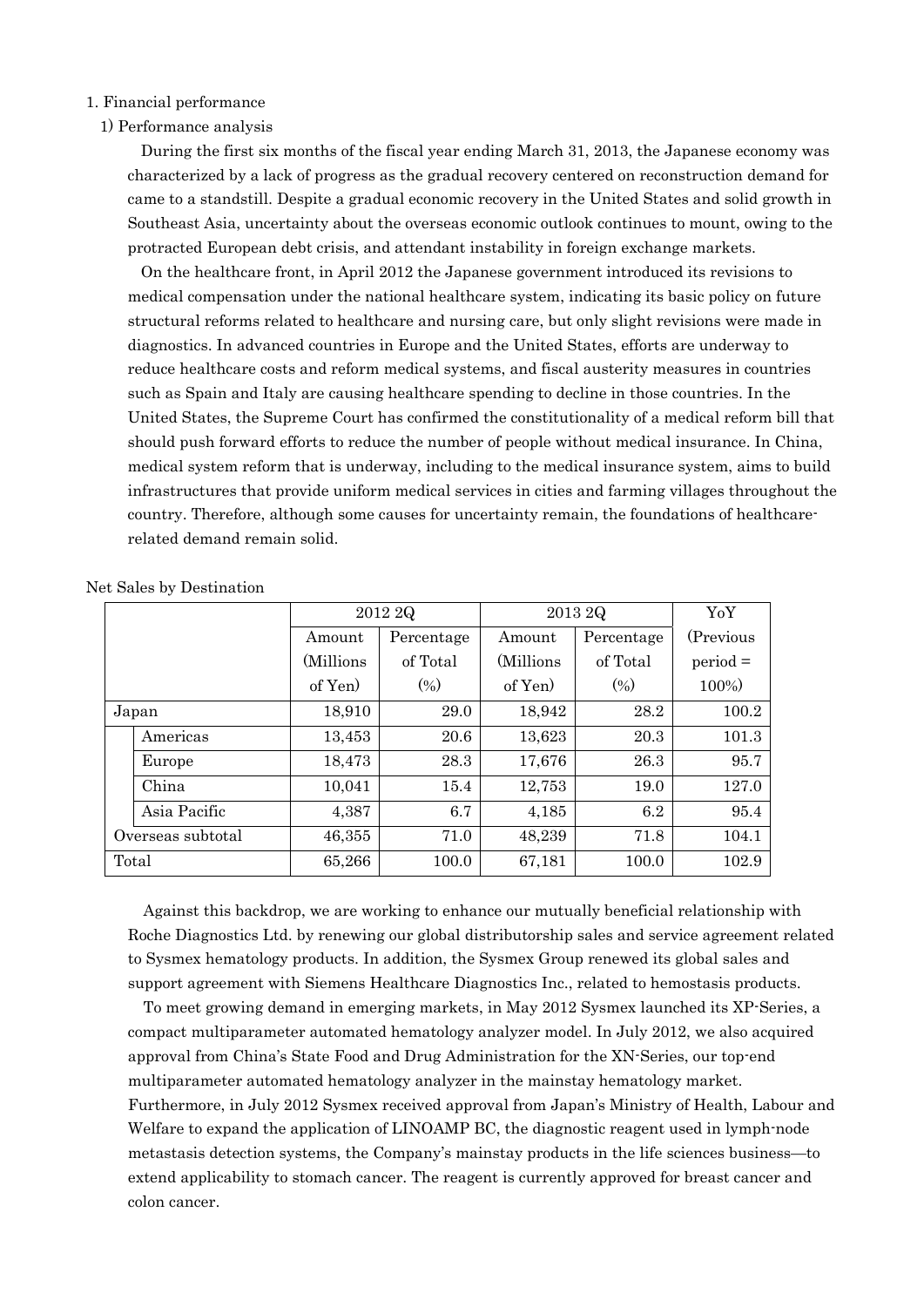In Japan, management improvements accompanying healthcare reforms resulted in steady capital investment by large-scale medical institutions, and we continued to promote solution proposals. These efforts resulted in the favorable receipt of major orders, and we posted sales in Japan of ¥18,942 million, up 0.2% from the first six months of the preceding fiscal year.

In overseas markets, we made steady progress in the strengthening of sales and support structures and the provision of solutions. As a result, sales moved steadily upward on a local currency basis due to solid sales of instruments and diagnostic reagents. Consequently, despite major appreciation of the yen against the euro the Group's overseas sales were ¥48,239 million, up 4.1% year on year. The overseas sales ratio was 71.8%, up 0.8 percentage point from the same period of the previous fiscal year.

As a result, during the first six months of the fiscal year the Group recorded consolidated net sales of  $\frac{1}{2}67,181$  million, up 2.9%. Operating income rose 12.2%, to  $\frac{1}{2}10,591$  million; ordinary income grew 13.3%, to ¥10,052 million; and net income increased 9.0%, to ¥6,388 million.

#### Performance by segment

#### (1) Japan

Sales remained robust in the hematology testing field, our main business domain, owing to our perseverance in presenting solutions to customers, which paid off in the form of an increase in large orders. However, sales were down 3.3% compared with the corresponding period of the preceding fiscal year, to ¥20,143 million.

Despite the impact of a revision in intragroup transaction prices, operating income was down 2.4% year on year, to ¥5,092 million. This decrease stemmed from such factors as lower sales, as well as the negative impact of yen appreciation against the euro.

#### (2) Americas

In the United States, sales of hematology instruments were down due to temporary delays in customer purchases of instruments in response to uncertainty about the direction of the healthcare reform bill, but sales of reagents and support services grew as a result of a higher base of installed instruments, pushing up overall sales in this market. Although sales were down in Central and South America owing to a decrease in the number of project bids in certain markets, overall sales in the Americas amounted to  $\text{\textsterling}13,249$  million, up 4.4% from the first six months of the preceding fiscal year.

Cost of sales rose, due to a revision in intragroup transaction prices, and selling, general and administrative expenses increased, stemming from efforts to reinforce our sales and support operations, and the relocation of our regional headquarters. Consequently, operating income fell 33.2%, to ¥829 million.

#### (3) Europe

Although affected to some extent by austerity measures stemming from the European debt crisis, we enhanced our direct sales and support activities. This resulted in robust sales on a local currency basis, centered in the hematology field. Due to the negative impact of substantial yen appreciation, however, sales were down 4.2% year on year, to ¥17,607 million.

The effects of substantial yen appreciation caused operating income to decline 2.4%, to  $\textless 2,636$ million.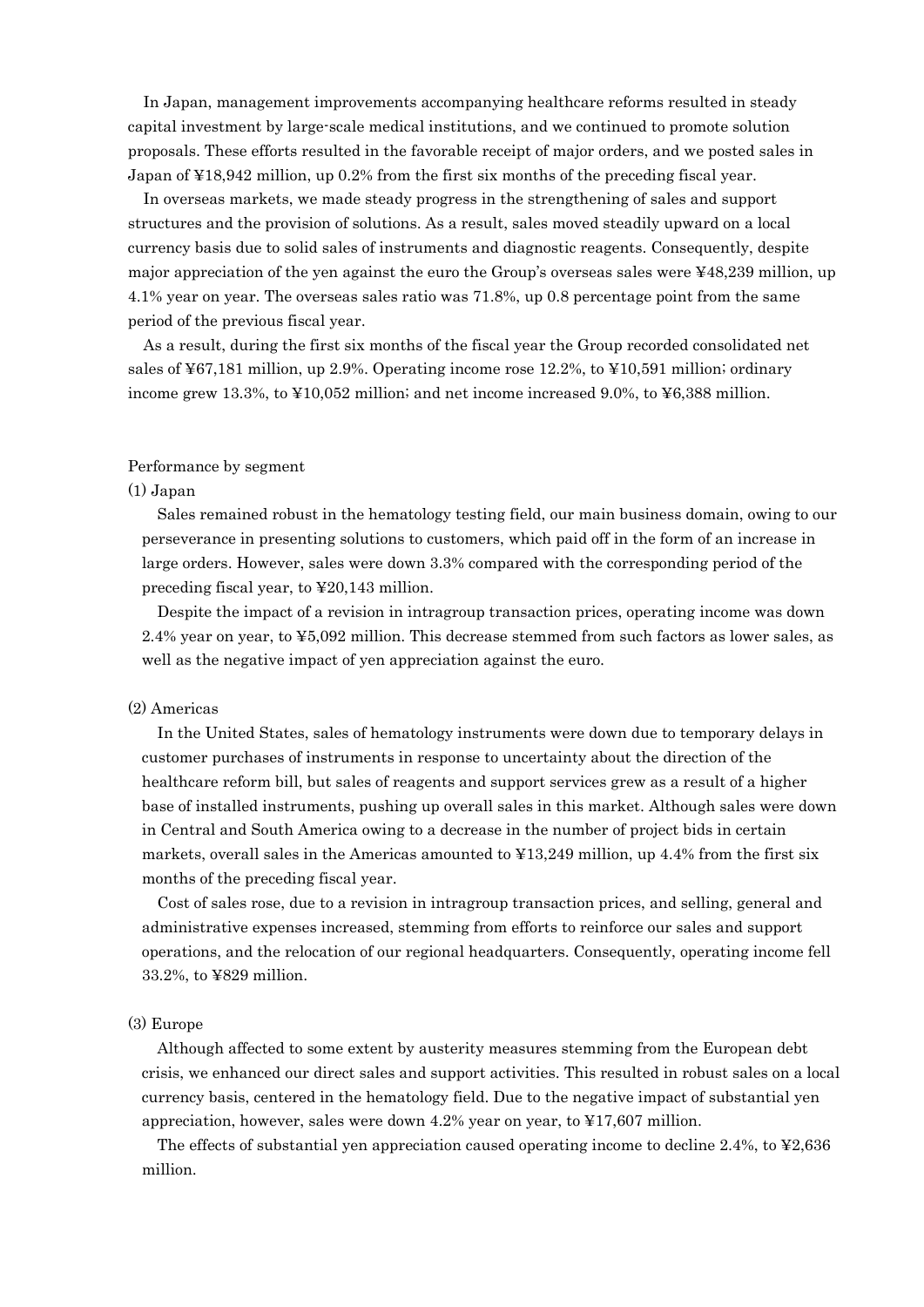#### (4) China

In line with expanding healthcare demand, sales in China surged 27.0%, to ¥12,752 million. Behind these solid results were substantially higher sales of instruments and diagnostic reagents in the hematology, hemostasis and urinalysis fields,

Higher sales compensated for such factors as a rise in cost of sales resulting from a revision in intragroup transaction prices, and operating income increased 1.8% year on year, to  $\text{\textsterling}1,554$ million.

#### (5) Asia Pacific

In India, delays in the renewal of distributor agreements caused sales in that country to decline, but such factors as a sales recovery in Indonesia and our promotion of a shift to direct sales in the Philippines pushed up regional sales 3.4% year on year, to ¥3,429 million.

Despite an increase in selling, general and administrative expenses to enhance our sales and support structure, a reduced cost of sales ratio contributed to a 263.8% increase in operating income, to ¥299 million.

#### 2) Financial conditions analysis

(1) Assets, liabilities and net assets

As of September 30, 2012, total assets amounted to ¥142,697 million, up ¥412 million from March 31, 2012. Cash and deposits increased ¥5,790 million, while trade notes and accounts receivable fell ¥4,608 million.

Meanwhile, total liabilities were down ¥1,414 million, to ¥38,368 million. The main reasons for this fall were decreases of ¥219 million in trade notes and accounts payable, ¥554 million in income taxes payable and ¥603 million in provision for bonuses.

Total net assets came to ¥104,329 million at September 30, 2012, up ¥1,826 million from their level on March 31, 2012. The principal reason for this increase was a ¥4,435 million increase in retained earnings, although foreign currency translation adjustments declined ¥2,712 million. The equity ratio as of September 30, 2012, was 72.7%, up 1.1 percentage points from the 71.6% recorded as of March 31, 2012.

#### (2) Cash flows

As of September 30, 2012, cash and cash equivalents amounted to ¥27,636 million, up ¥5,798 million from March 31, 2012. During the first six months of the fiscal year ending March 31, 2013, cash flows from various activities are described in more detail below.

#### (Operating cash flow)

Net cash provided by operating activities was  $\frac{1}{4}4.223$  million,  $\frac{1}{2}6.004$  million more than in the first six months of the preceding fiscal year. As principal factors, income before income taxes provided ¥9,815 million, ¥970 million more than during the corresponding period of the preceding year, and a decrease in trade notes and accounts receivable provided ¥3,324 million, up ¥3,184 million. Uses of cash included income taxes paid of ¥3,748 million, ¥143 million more than during the first six months of the preceding fiscal year.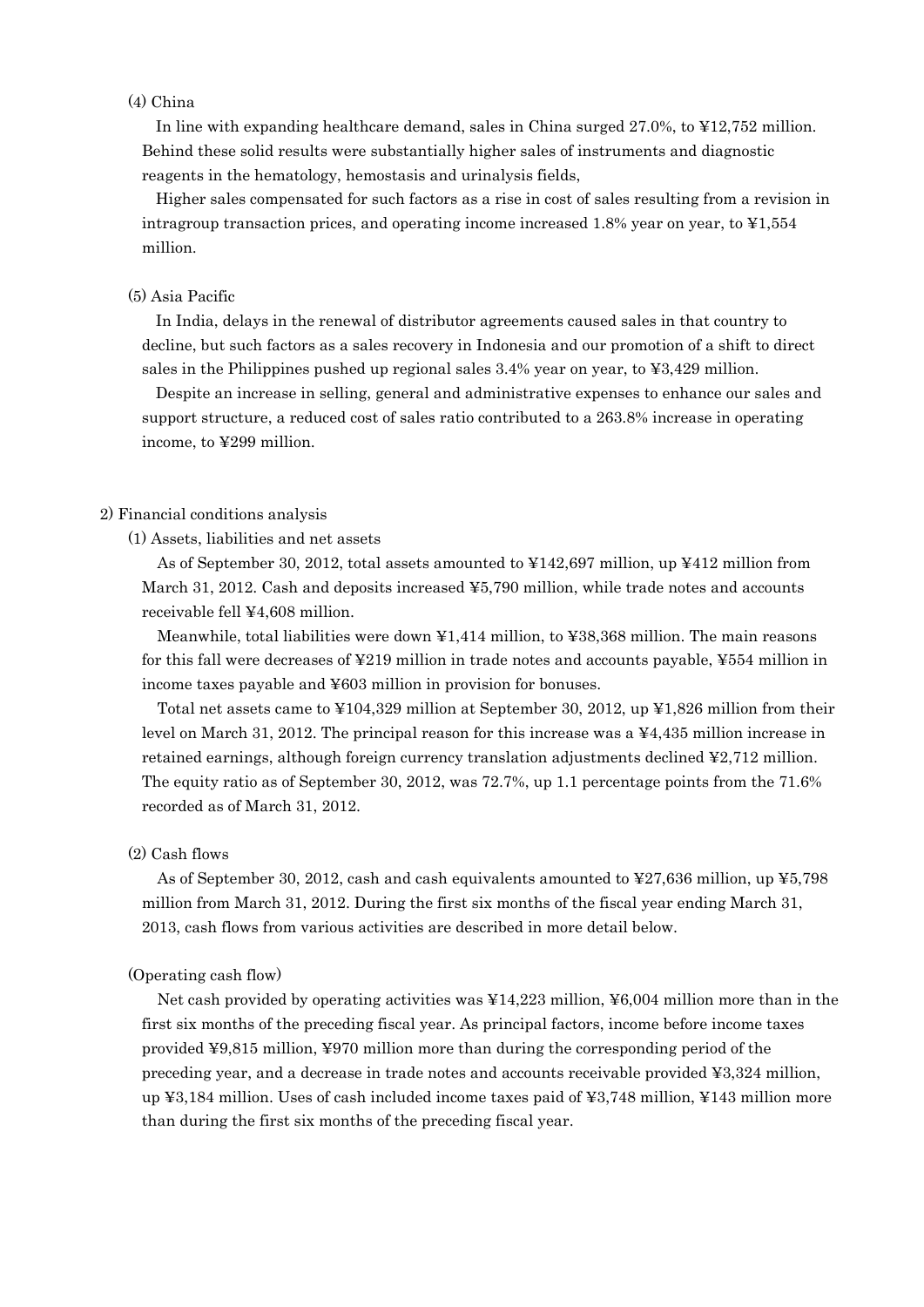## (Investing cash flow)

Net cash used in investing activities was ¥5,833 million, ¥8 million less than in the corresponding period of the preceding fiscal year. Among major factors were purchases of property, plant and equipment, which used ¥5,229 million, ¥2,091 million more than in the first six months of the preceding fiscal year. Payments for transfer of business, which used ¥1,900 million in the corresponding period of the preceding fiscal year, were absent during the period under review.

#### (Financing cash flow)

Net cash used in financing activities amounted to ¥1,833 million, ¥260 million more than was used in these activities during the first six months of the preceding fiscal year. The principal reason was cash dividends paid of ¥1,953 million, which used ¥310 million more in cash than during the first six months of the previous fiscal year.

## 3) Consolidated financial forecast

For details on the Company's consolidated financial forecast for the full fiscal year, please refer to the Announcement Regarding Revision of Business Forecasts, announced today (November 6, 2012).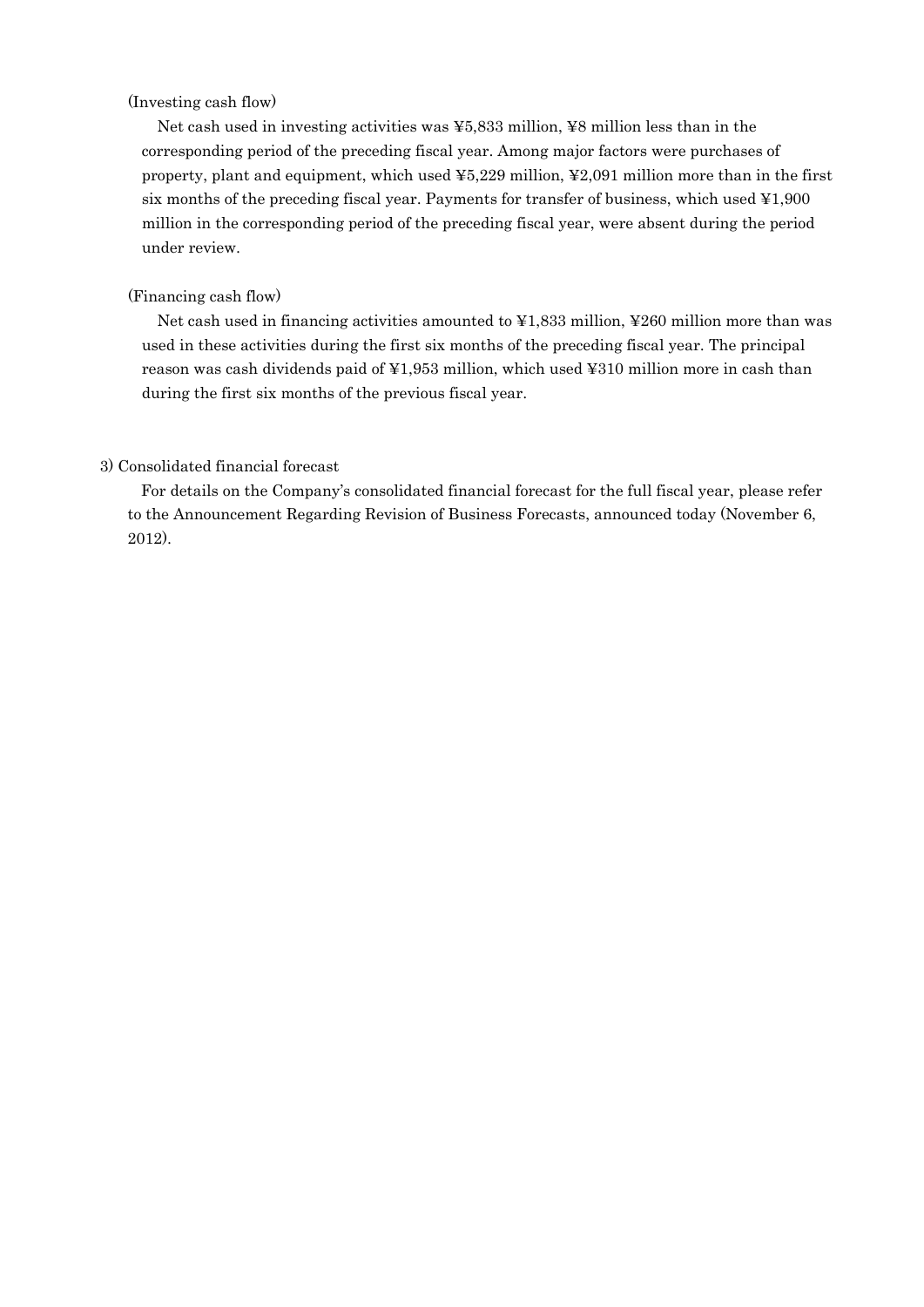## Consolidated Balance Sheets

| (Unit: Millions of Yen)                                              |                     |                     |  |  |  |
|----------------------------------------------------------------------|---------------------|---------------------|--|--|--|
|                                                                      | As of Mar. 31, 2012 | As of Sep. 30, 2012 |  |  |  |
| Items                                                                | Amount              | Amount              |  |  |  |
| (Assets)                                                             |                     |                     |  |  |  |
| I Current assets                                                     |                     |                     |  |  |  |
| Cash and deposits                                                    | 21,362              | 27,153              |  |  |  |
| Notes and accounts receivable-trade                                  | 36,218              | 31,609              |  |  |  |
| Short-term investment securities                                     | 745                 | 640                 |  |  |  |
| Merchandise and finished goods                                       | 16,534              | 16,487              |  |  |  |
| Work in process                                                      | 1,401               | 1.506               |  |  |  |
| Raw materials and supplies                                           | 3,907               | 3,893               |  |  |  |
| Others                                                               | 10,341              | 9,872               |  |  |  |
| Allowance for doubtful accounts                                      | (350)               | (385)               |  |  |  |
| Total current assets                                                 | 90,160              | 90,778              |  |  |  |
| II Noncurrent assets                                                 |                     |                     |  |  |  |
| Property, plant and equipment                                        |                     |                     |  |  |  |
| Buildings and structures, net                                        | 16,736              | 17,684              |  |  |  |
| Others                                                               | 23,103              | 22,950              |  |  |  |
| Total Property, plant and equipment                                  | 39,839              | 40,634              |  |  |  |
| Intangible assets<br>Goodwill                                        |                     |                     |  |  |  |
|                                                                      | 2,194               | 1,817               |  |  |  |
| Others                                                               | 4,709               | 4,404               |  |  |  |
| <b>Total Intangible assets</b><br>Total Investments and other assets | 6,903               | 6,221<br>5,062      |  |  |  |
| <b>Total Noncurrent assets</b>                                       | 5,381               | 51,919              |  |  |  |
| Total assets                                                         | 52,124              | 142,697             |  |  |  |
| (Liabilities)                                                        | 142,285             |                     |  |  |  |
| I Current liabilities                                                |                     |                     |  |  |  |
| Notes and accounts payable-trade                                     | 12,176              | 11,956              |  |  |  |
| Short-term loans payable                                             | 5                   | 4                   |  |  |  |
| Income taxes payable                                                 | 2,776               | 2,221               |  |  |  |
| Provision for bonuses                                                | 3,622               | 3,019               |  |  |  |
| Provision for directors' bonuses                                     | 248                 | 119                 |  |  |  |
| Provision for product warranties                                     | 157                 | 121                 |  |  |  |
| Others                                                               | 15,741              | 15,009              |  |  |  |
| Total current liabilities                                            | 34,728              | 32,452              |  |  |  |
| II Noncurrent liabilities                                            |                     |                     |  |  |  |
| Long-term loans payable                                              | 4                   | 1                   |  |  |  |
| Provision for retirement benefits                                    | 1,263               | 1,466               |  |  |  |
| Provision for directors' retirement benefits                         | 160                 | 160                 |  |  |  |
| Others                                                               | 3,624               | 4,287               |  |  |  |
| <b>Total Noncurrent liabilities</b>                                  | 5,053               | 5,915               |  |  |  |
| <b>Total liabilities</b>                                             | 39,782              | 38,368              |  |  |  |
| (Net assets)                                                         |                     |                     |  |  |  |
| I Shareholders' equity                                               |                     |                     |  |  |  |
| Capital stock                                                        | 9,187               | 9,356               |  |  |  |
| Capital surplus                                                      | 14,127              | 14,296              |  |  |  |
| Retained earnings                                                    | 83,484              | 87,920              |  |  |  |
| Treasury stock                                                       | (255)               | (256)               |  |  |  |
| Total shareholders' equity                                           | 106,543             | 111,316             |  |  |  |
| II Accumulated other comprehensive income                            |                     |                     |  |  |  |
| Valuation difference on available-for-sale securities                | 426                 | 259                 |  |  |  |
| Deferred gains or losses on hedges                                   | $\left( 0 \right)$  | $\mathbf{0}$        |  |  |  |
| Foreign currency translation adjustment                              | (5, 136)            | (7, 848)            |  |  |  |
| Total accumulated other comprehensive income                         | (4,709)             | (7,588)             |  |  |  |
| III Subscription rights to shares                                    | 546                 | 484                 |  |  |  |
| <b>IV Minority interests</b>                                         | 122                 | 117                 |  |  |  |
| Total net assets                                                     | 102,502             | 104,329             |  |  |  |
| Total liabilities and net assets                                     | 142,285             | 142,697             |  |  |  |

(Note) fractions of one million yen are rounded off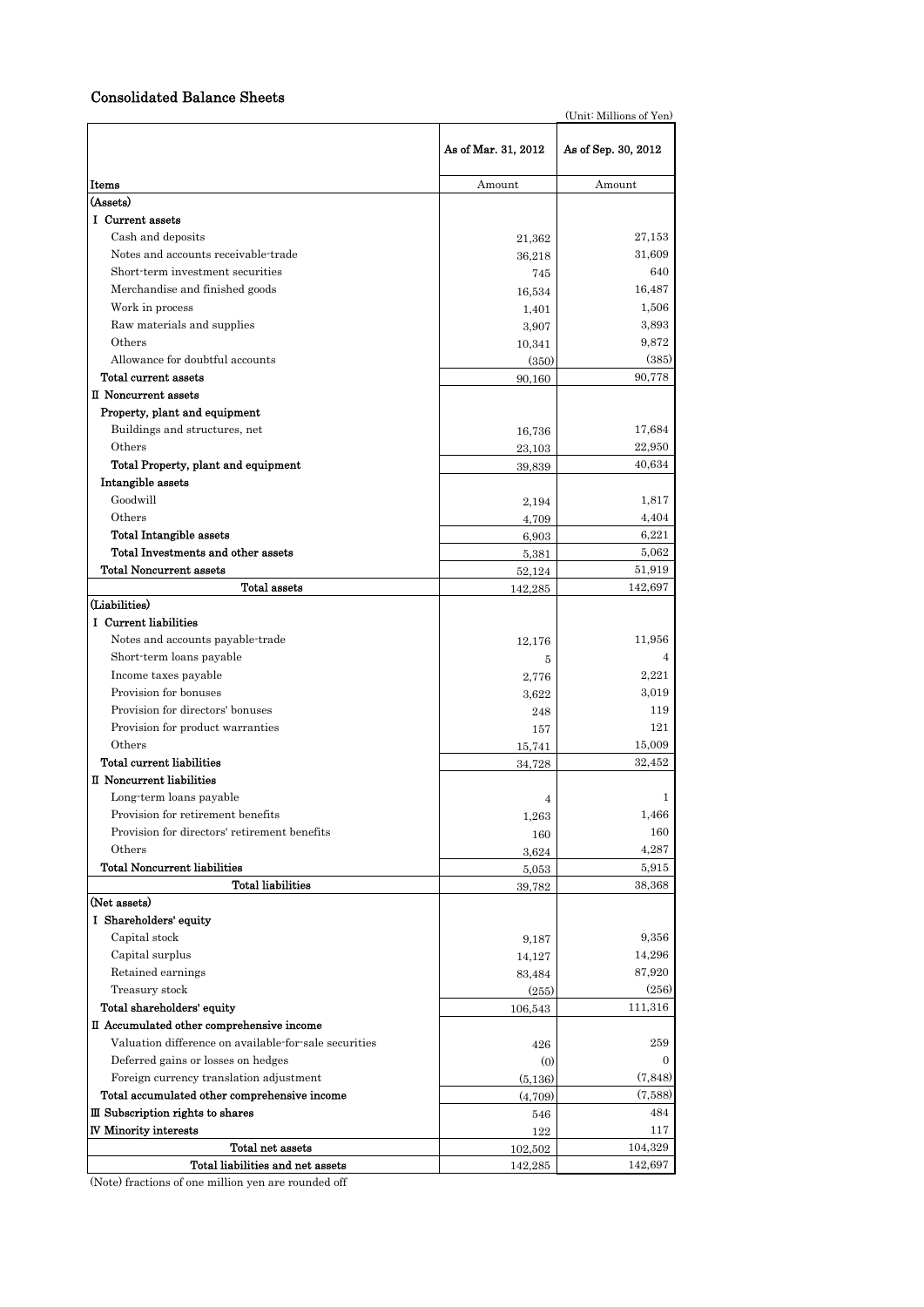## Consolidated Statements of Income

|                                                   |                                   | (Unit: Millions of Yen)           |
|---------------------------------------------------|-----------------------------------|-----------------------------------|
|                                                   | Six months ended<br>Sep. 30, 2011 | Six months ended<br>Sep. 30, 2012 |
| Items                                             | Amount                            | Amount                            |
| I Net sales                                       | 65,266                            | 67,181                            |
| II Cost of sales                                  | 24,074                            | 24,794                            |
| Gross profit                                      | 41,191                            | 42,387                            |
| III Selling, general and administrative expenses  | 31,754                            | 31,796                            |
| Operating income                                  | 9,437                             | 10,591                            |
| IV Non-operating income                           |                                   |                                   |
| Interest income                                   | 67                                | 56                                |
| Dividends income                                  | 28                                | $\sqrt{27}$                       |
| Income from investment real estate                | 211                               |                                   |
| Subsidy income                                    | 9                                 | 130                               |
| Others                                            | 63                                | 54                                |
| Total non-operating income                        | 379                               | 269                               |
| V Non-operating expenses                          |                                   |                                   |
| Interest expenses                                 | 35                                | 33                                |
| Equity in losses of affiliates                    | 30                                | 30                                |
| Maintenance cost of investment real estate        | 49                                |                                   |
| Foreign exchange losses                           | 785                               | 684                               |
| Others                                            | 43                                | 59                                |
| Total non-operating expenses                      | 944                               | 808                               |
| Ordinary income                                   | 8,871                             | 10,052                            |
| VI Extraordinary profits                          |                                   |                                   |
| Gain on sales of noncurrent assets                | 11                                | $\boldsymbol{9}$                  |
| Gain on reversal of subscription rights to shares |                                   | 3                                 |
| Total extraordinary profits                       | 11                                | 12                                |
| VII Extraordinary loss                            |                                   |                                   |
| Loss on sales and retirement of noncurrent assets | 33                                | 241                               |
| Others                                            | $\overline{4}$                    | 8                                 |
| <b>Total extraordinary loss</b>                   | 38                                | 249                               |
| Income before income taxes and minority interest  | 8,844                             | 9,815                             |
| Income taxes-current                              | 3,913                             | 3,273                             |
| Income taxes-deferred                             | (937)                             | 146                               |
| Total income taxes                                | 2,976                             | 3,420                             |
| Income before minority interests                  | 5,868                             | 6,395                             |
| Minority interest                                 | $\,6$                             | 6                                 |
| Net income                                        | 5,862                             | 6,388                             |

(Note) fractions of one million yen are rounded off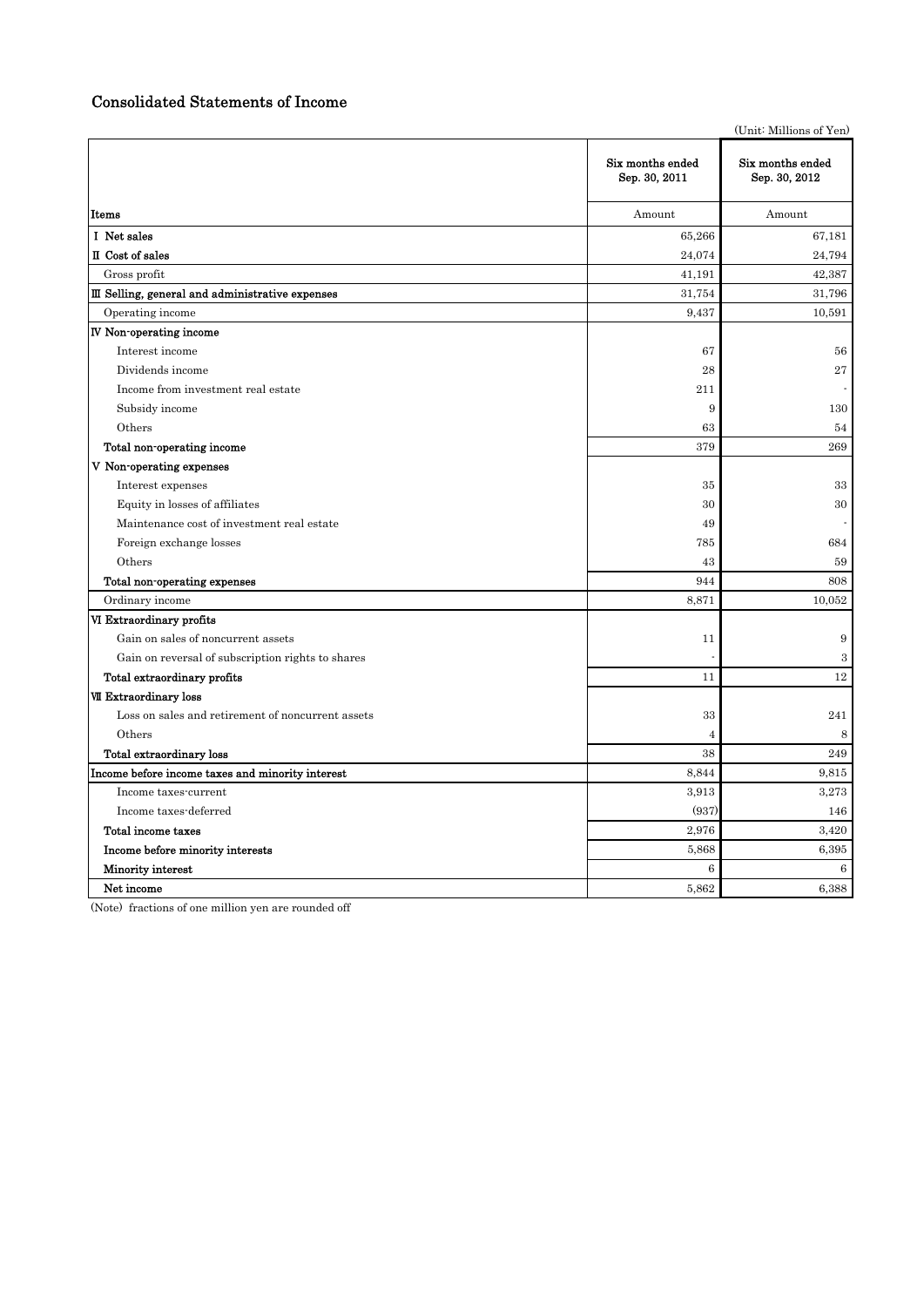# Consolidated Statements of Comprehensive Income

Items Income before minority interests 6,395 Other comprehensive income Valuation difference on available-for-sale securities 56 (166) Deferred gains or losses on hedges 16 0 Foreign currency translation adjustment (3,270) (2,723) Total other comprehensive income (3,198) (2,890) Comprehensive income  $2,670$  3,505 Comprehensive income attributable to owners of the parent  $2,670$   $3,510$ Comprehensive income attributable to minority interests 0 (4) Six months ended Sep. 30, 2011 Six months ended Sep. 30, 2012

(Note) fractions of one million yen are rounded off

(Unit: Millions of Yen)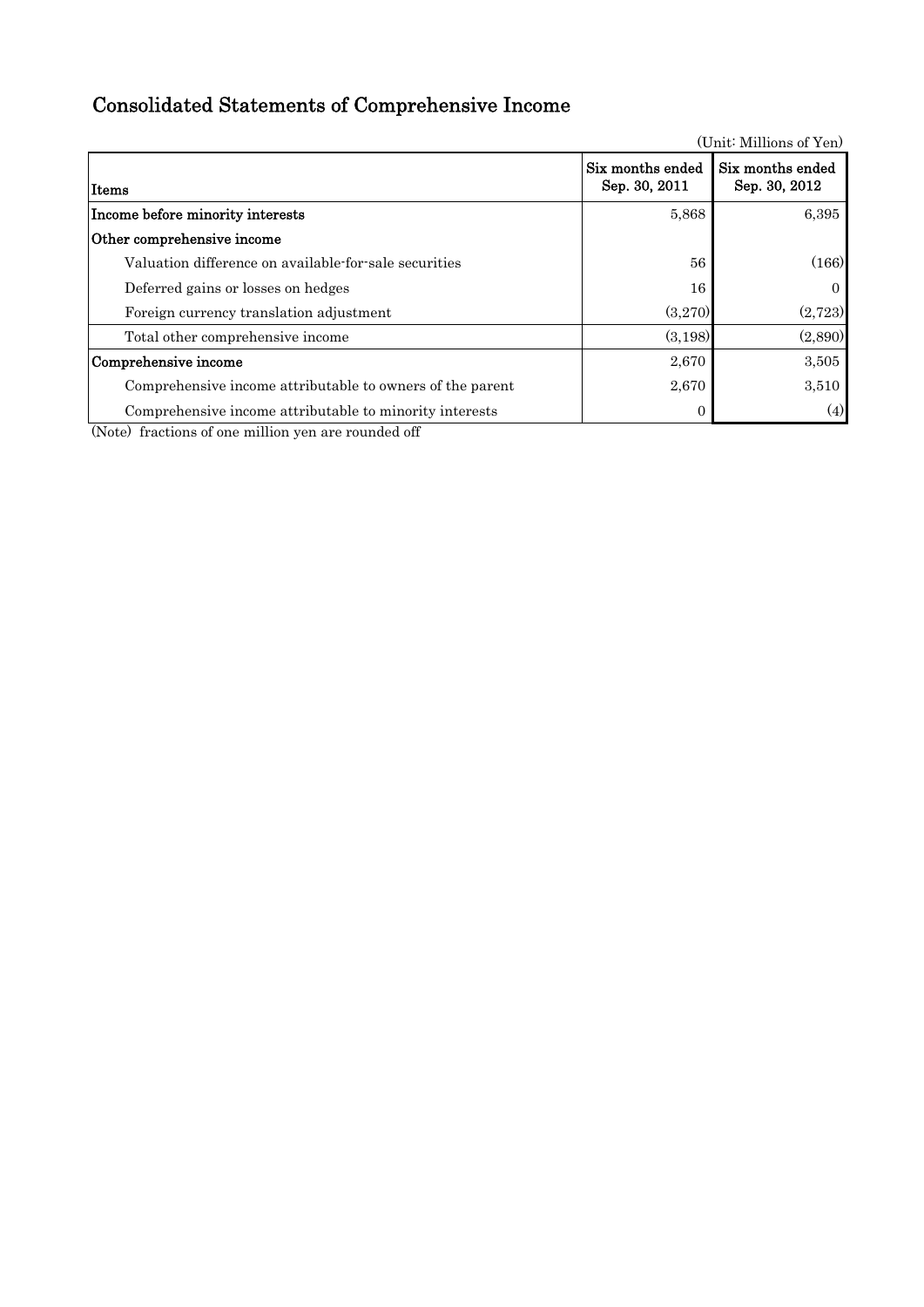## Consolidated Statements of Cash Flows

(Unit: Millions of Yen)

| Items                                                          | Six months ended<br>Sep. 30, 2011 | Six months ended<br>Sep. 30, 2012 |
|----------------------------------------------------------------|-----------------------------------|-----------------------------------|
| I Net cash provided by (used in) operating activities          |                                   |                                   |
| Income before income taxes                                     | 8.844                             | 9.815                             |
| Depreciation and amortization                                  | 3,565                             | 3,782                             |
| Decrease (increase) in notes and accounts receivable-trade     | 139                               | 3,324                             |
| Decrease (increase) in inventories                             | (2,572)                           | (951)                             |
| Increase (decrease) in notes and accounts payable-trade        | 313                               | (95)                              |
| Others                                                         | 1,476                             | 2.040                             |
| Subtotal                                                       | 11,766                            | 17,915                            |
| Interest and dividends received                                | 86                                | 84                                |
| Interest expenses paid                                         | (29)                              | (27)                              |
| Income taxes paid                                              | (3,604)                           | (3,748)                           |
| Net cash provided by (used in) operating activities            | 8,219                             | 14,223                            |
| II Net cash provided by (used in) investment activities        |                                   |                                   |
| Purchase of property, plant and equipment                      | (3,138)                           | (5,229)                           |
| Purchase of intangible assets                                  | (779)                             | (701)                             |
| Payments for transfer of business                              | (1,900)                           |                                   |
| Others                                                         | (24)                              | 96                                |
| Net cash provided by (used in) investment activities           | (5,842)                           | (5,833)                           |
| III Net cash provided by (used in) financing activities        |                                   |                                   |
| Net increase (decrease) in short-term loans payable            | 273                               |                                   |
| Repayment of long-term loans payable                           | (2)                               | (2)                               |
| Cash dividends paid                                            | (1,643)                           | (1,953)                           |
| Others                                                         | (200)                             | 122                               |
| Net cash provided by (used in) financing activities            | (1,573)                           | (1,833)                           |
| IV Effect of exchange rate change on cash and cash equivalents | (701)                             | (758)                             |
| V Net increase (decrease) in cash and cash equivalents         | 101                               | 5,798                             |
| VI Cash and cash equivalents at beginning of term              | 18,915                            | 21,838                            |
| VII Cash and cash equivalents at end of term                   | 19,017                            | 27,636                            |

(Note) fractions of one million yen are rounded off